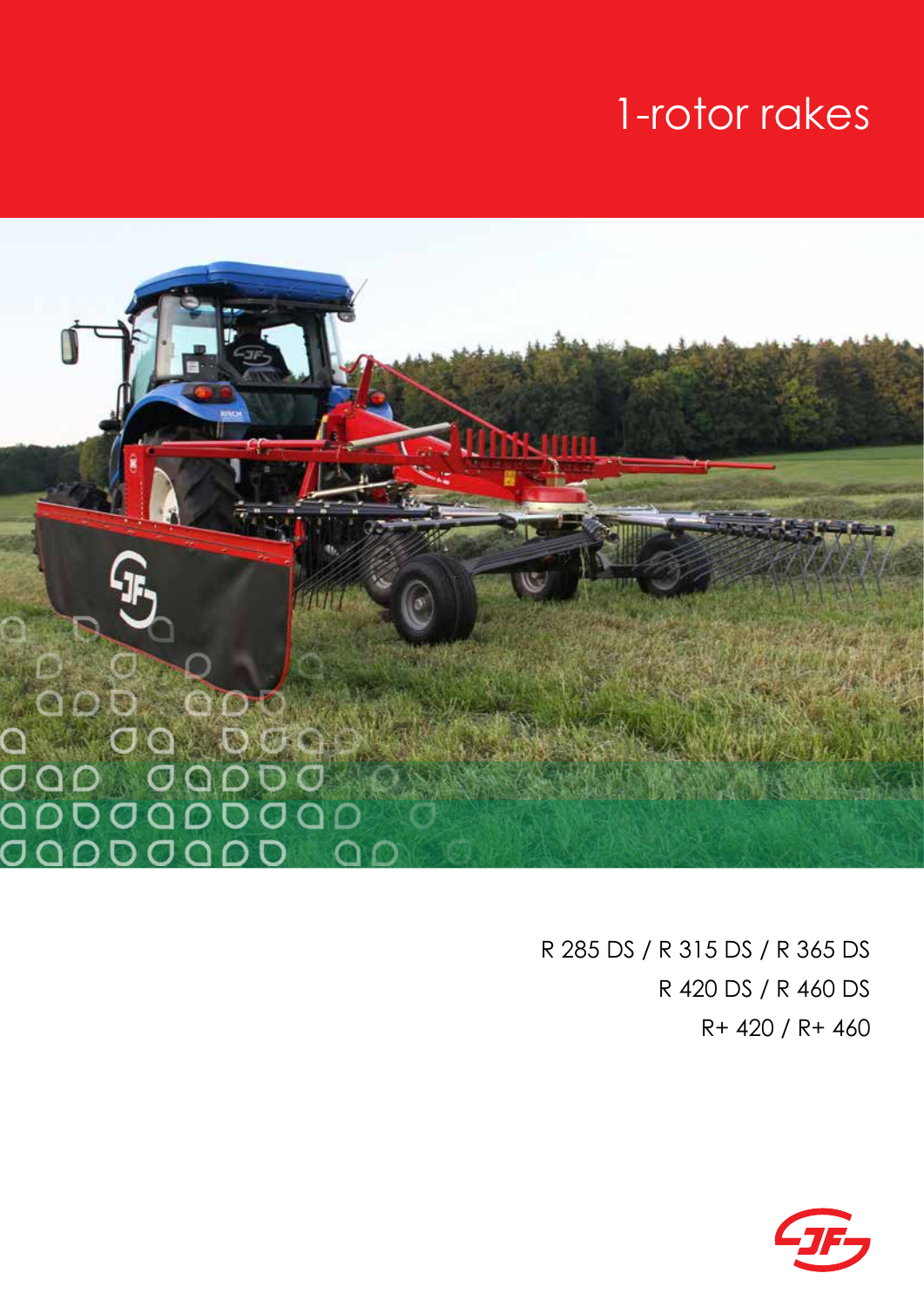### Reliable rotors for the JF rakes



JF rakes are built around the solid reliable gearbox and therefore require a minimum of maintenance.

#### **Features:**

- Tangential tine arm technology.
- Detachable tine arms.
- Closed cam track.

#### **Benefits:**

- Optimal placement of wheels.
- Small transport
- Good ground contour following.
- Flexible swath curtain.

#### **Detachable tine arms**

Detachable tine arms means that the rake can be converted into transport position with speed and comfort.

#### **Transport**

All the rakes have in spite of their working width a very small transport width. When all tine arms are placed on the tine arm carriers, the transport width is only 1.6 m.

#### **Tine arm carrier**

The dismounted tine arms can be placed onto the tine arm carrier.

#### **Tangential tine arm technology**

Tangential tine arm technology means that the tine arms are not mounted on the rotor at right angles. The tine arms are placed tangentially in order to ensure gentle treatment of the crop and optimal crop delivery.

#### **The tines**

The tines have a thickness of 9 mm and have been treated with "shot peening" in the production. The result is very strong rake tines.



Detachable tine arms.



Small transport and tine arm carrier.





Tangential tine arm technology.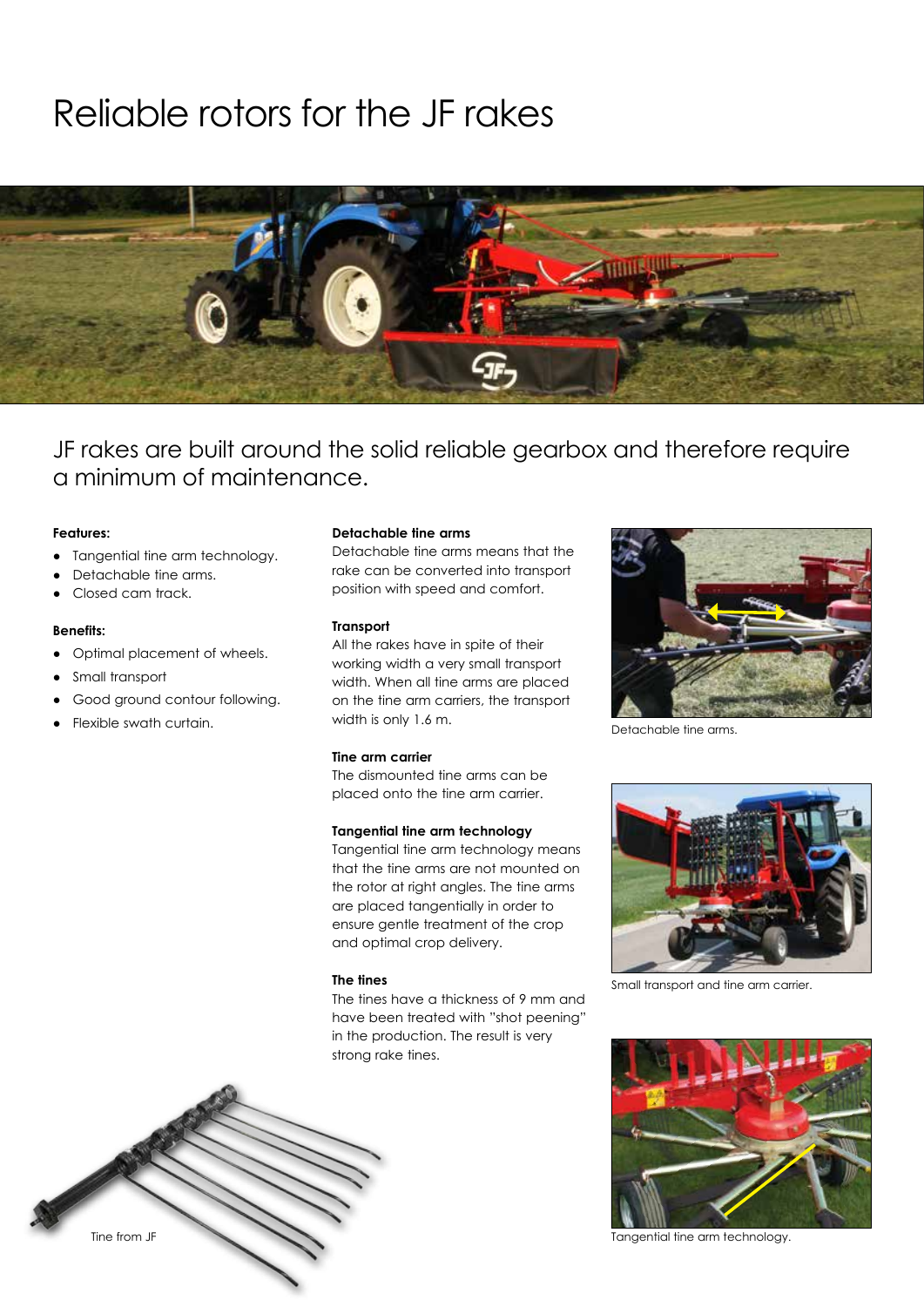### Articulated 3-point headstock



### Rotary rake with good ground contour following.

#### **Features:**

- Adjustable working height.
- Perfect ground following and optimal performance.

#### **Benefits:**

• Safe transport and smooth driving.

#### **The Articulated 3-point headstock**

Articulated 3-point headstock is standard on the JF-STOLL rakes. This ensures excellent ground contour following.

The system ensures that the rake follows the tractor during turns and on uneven ground. When the rake is lifted it automatically moves back and is fixed in neutral position.

The R+ rakes are equipped with a shock absorber which ensures smooth driving and "dampens" the movements when the machine is lifted.



Articulated 3-point headstock is standard.



**Working height.** The working height is easy to adjust with the practical handle above the headstock.



The articulated 3-point headstock ensures that the rake follows the tractor around corners.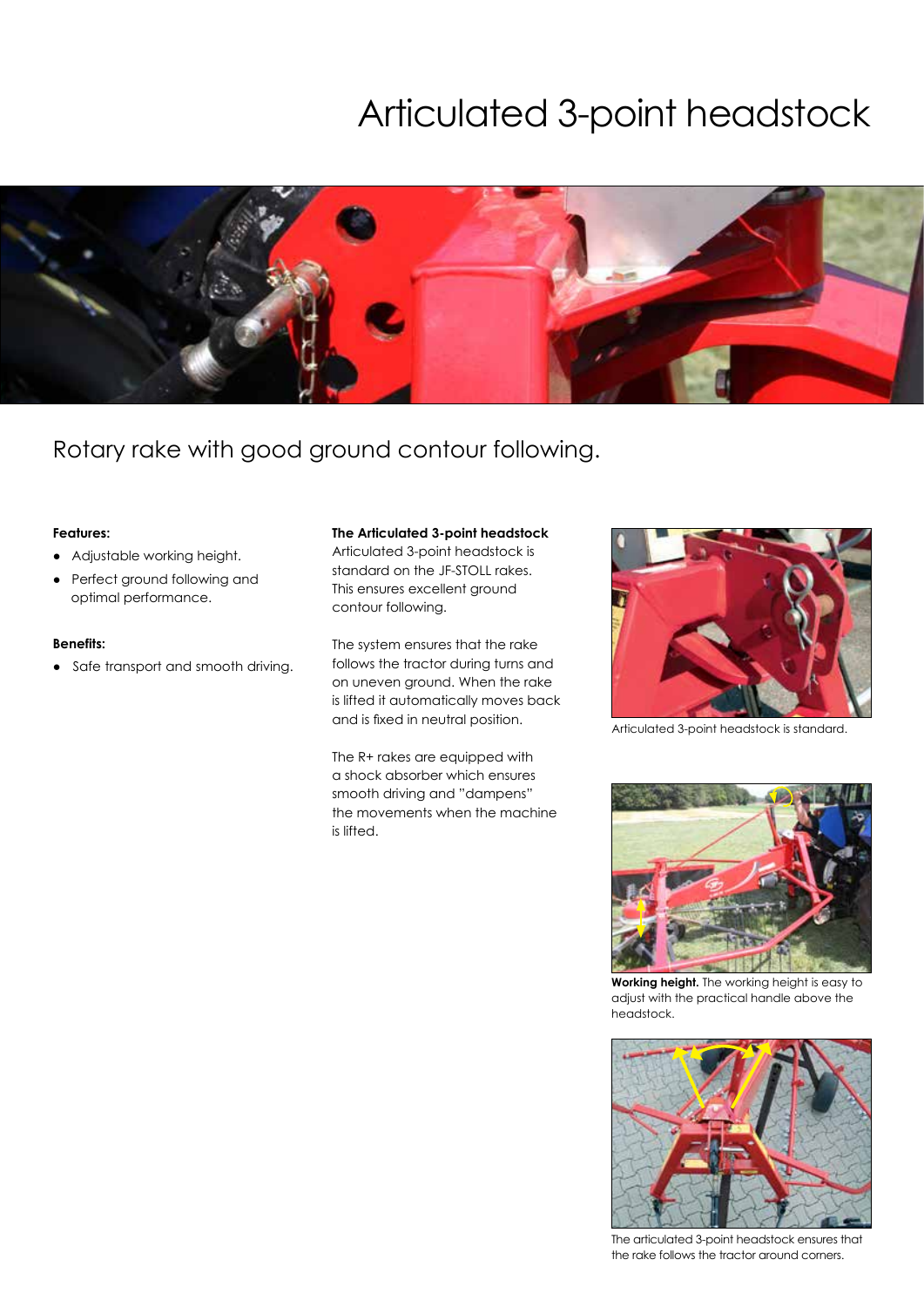### Advantages of 1-rotor rakes by JF





**Optimal placement of wheels** The wide axle for the rotor wheels is advanced and close to the tines. This ensures perfect ground following and optimal performance.



The hard-wearing swath curtain is reinforced by integrated leaf springs and can be adjusted to suit requirements.



**Easy folding of swath curtain for transport** The swath curtain can be folded up for transport. The biggest models R/R+ 460 have a strong tension spring to assist the folding.



**Easy to mount** Mounting to the tractor is easy as the parking stand is connected to the main frame. This frees-up the headstock for rapid mounting/ dismounting.



**Parking**  With tine arms stored above the rake and swath curtain folded vertically, the rake takes up minimum area for storage.



**Transport safety**  When the rake is lifted it automatically moves back to the middle position. In the middle position (transport position) the 3-point headstock can be locked. This ensures safe transport and smooth driving.



Adjustable swath curtain.



The jack stand is mounted on the main frame.



The tine arms are safely placed onto the tine arm carrier.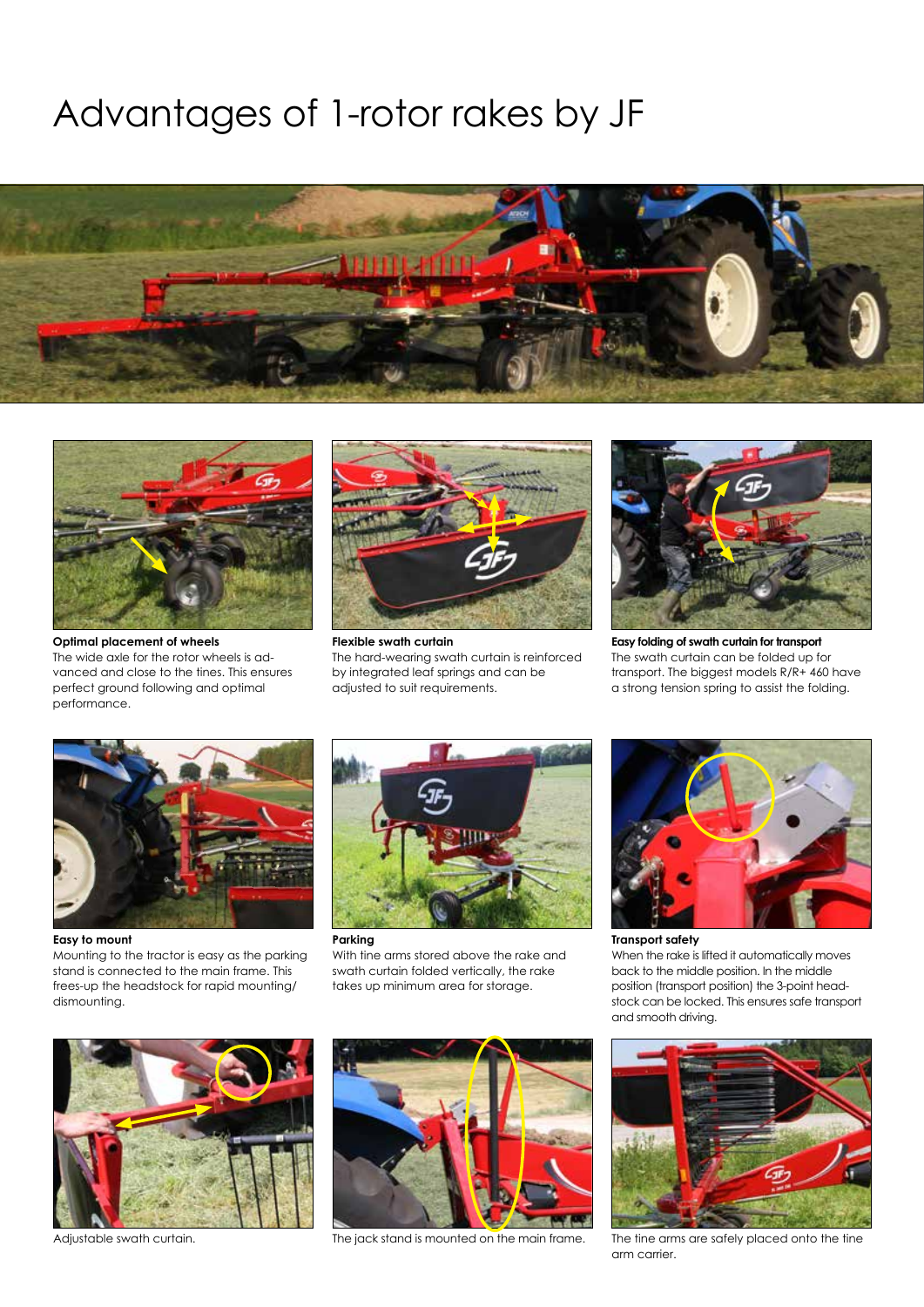## Optional equipment



**Warning panels** (Option). The rake can be fitted with warning panels and lighting.

**Compensation on slopes** (Option). With this special equipment you can keep the rake in correct working position in very hilly areas. (Only the R models).

**Support wheel (Option).** 

On the 3-point headstock a support wheel can be fitted. This wheel can be mounted with a chain instead of the top link. This ensures excellent ground contour follow-ing on hilly ground.

**4-wheel bogie axle (Option).** The 4-wheel bogie axle enables a smooth operation of the machine, even on undulating terrain.

**3-D bogie axle** (Option). To ensure a smooth operation the machine can be equipped with a 3-D bogie axle. The front wheel follows the rake during turns.



3-D bogie axle (Option).



4-wheel bogie axle (Option).



Warning panels (Option).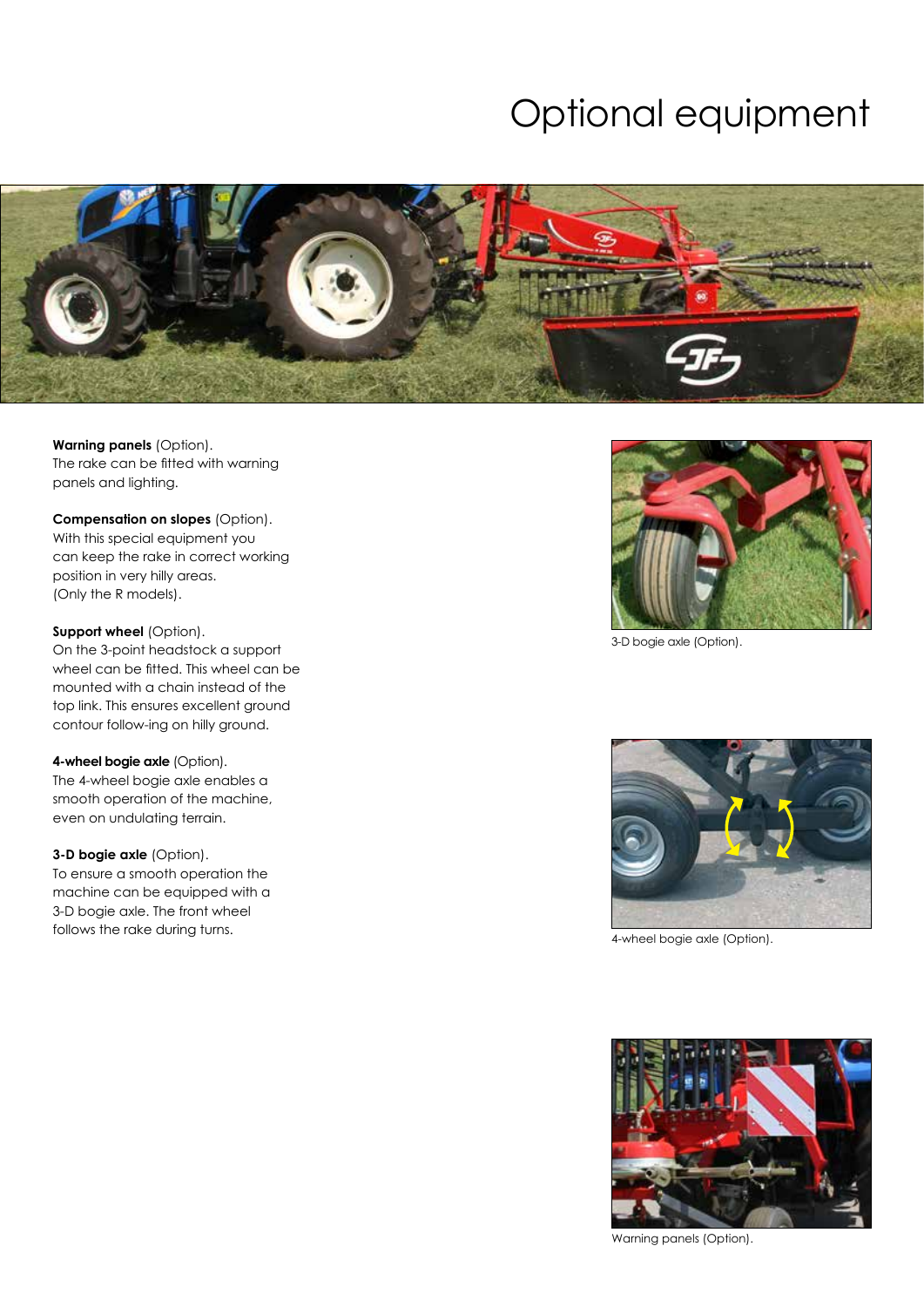### Strong and powerful R+ rake for intensive use



#### **Gearbox**

JF rakes are built around the solid reliable gearbox and therefore require a minimum of maintenance.

#### **Rotor arms**

For intensive and very demanding use, JF has developed the R+ rakes whose most important feature is the hardwearing R+ rotor. The R+ rakes are specified with a number of extra features which make the machine perfect for farmers who make heavy demands on their rake.

#### **Extra flexible headstock**

The R+ rakes are equipped with an articulated 3-point headstock which is very flexible during working. When the machine is lifted it is fixed in the middle position and it can be locked for transport.

#### **Shock absorber**

Between the linkage and the frame there is a shock absorber which ensures smooth driving on uneven ground.

#### **R+ rotor**

The R+ rotor is developed for demanding and intensive use. The rotor arms have maintenance-free ball bearings at both ends. They are made of solid steel and the fixing on the rotor is reinforced.

#### **Closed cam track**

A steel guard protects the cam track from the ingression of grass. This protects the cam track against wear.



Shock absorber.



Ball bearings at both ends of the rotor arm.



Solid reliable gearbox.



rotor arm.





Closed cam track.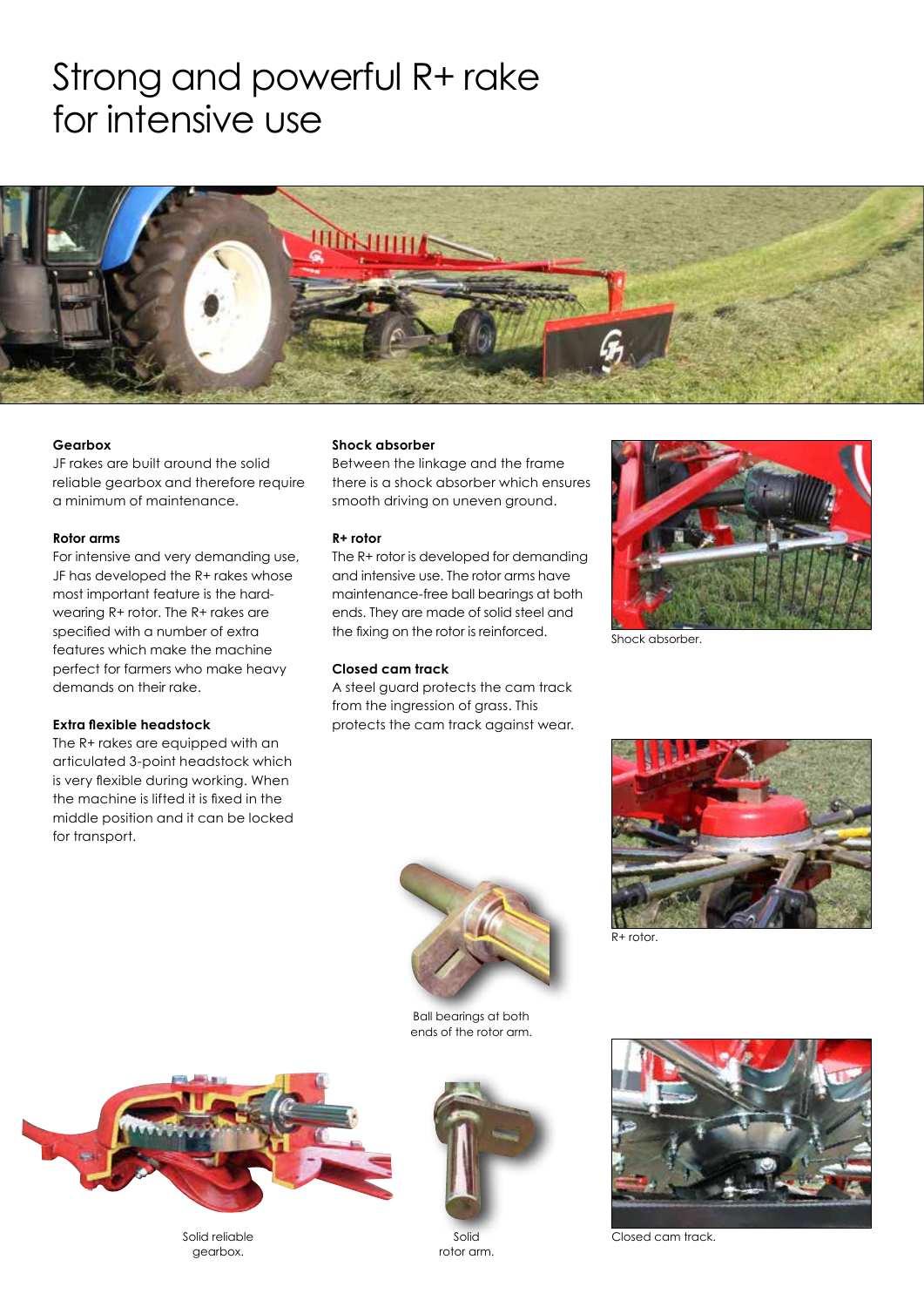## Technical data



|                                               | R 285 DS           | R 315 DS           | R 365 DS          |
|-----------------------------------------------|--------------------|--------------------|-------------------|
| Working width                                 | $2,90 \text{ m}$   | 3,15m              | $3,60 \text{ m}$  |
| Rotor diameter                                | $2,40 \, \text{m}$ | $2,65 \, \text{m}$ | 2,95 m            |
| Tine arms per rotor/double tines per rake arm | 8/3                | 9/3                | 10/4              |
| Detachable tine arms                          | Yes                | Yes                | Yes               |
| Transport width                               | $1,60 \, m$        | $1,60 \, m$        | $1,60 \, m$       |
| Tangential tine arm control                   | Yes                | Yes                | Yes               |
| Type of mounting                              | 3-point headstock  | 3-point headstock  | 3-point headstock |
| Closed cam track                              |                    |                    |                   |
| Support wheel at 3-point headstock            | Option             | Option             | Option            |
| Tractor, minimum                              | 15 kW / 20 HP      | 15 kW / 20 HP      | 18 kW / 25 HP     |
| Power take-off, RPM                           | 540                | 540                | 540               |
| Advanced wide-track axle                      | Yes                | Yes                | Yes               |
| Central height adjustment                     | Yes                | Yes                | Yes               |
| 3-D bogie axle                                |                    |                    | Option            |
| 4-wheel bogie axle                            |                    | Option             | Option            |
| Shock absorber                                |                    |                    | $\qquad \qquad -$ |
| <b>Wheels</b>                                 | $16/6.5 - 8$       | $16/6.5 - 8$       | $16/6.5 - 8$      |
| Weight                                        | 275 kg             | 340 kg             | 405 kg            |

|                                               | <b>R420DS</b>            | $R + 420$         | <b>R460DS</b>     | $R + 460$         |
|-----------------------------------------------|--------------------------|-------------------|-------------------|-------------------|
| Working width                                 | 4.15 m                   | 4.15 m            | $4,45 \; m$       | $4,45 \; m$       |
| Rotor diameter                                | $3,20 \text{ m}$         | $3,20 \text{ m}$  | $3,50 \text{ m}$  | $3,50 \text{ m}$  |
| Tine arms per rotor/double tines per rake arm | 12/4                     | 12/4              | 12/4              | 12/4              |
| Detachable tine arms                          | Yes                      | Yes               | Yes               | Yes               |
| Transport width                               | 1,6                      | 1,9               | 1,9               | 2,25              |
| Tangential tine arm control                   | Yes                      | Yes               | Yes               | Yes               |
| Type of mounting                              | 3-point headstock        | 3-point headstock | 3-point headstock | 3-point headstock |
| Closed cam track                              | Yes                      | Yes               | Yes               | Yes               |
| Support wheel at 3-point headstock            | 26 kW / 35 HP            | 26 kW / 35 HP     | 33 kW / 45 HP     | 33 kW / 45 HP     |
| Tractor, minimum                              | 540                      | 540               | 540               | 540               |
| Power take-off, RPM                           | Option                   | Option            | Option            | Option            |
| Advanced wide-track axle                      | Yes                      | Yes               | Yes               | Yes               |
| Central height adjustment                     | Yes                      | Yes               | Yes               | Yes               |
| 3-D bogie axle                                | Option                   | Option            | Option            | ٠                 |
| 4-wheel bogie axle                            | Option                   | Option            | Option            | Yes               |
| Shock absorber                                | $\overline{\phantom{a}}$ | Yes               | Yes               | Yes               |
| Wheels                                        | $18/8.5 - 8$             | $18/8.5 - 8$      | $16/9.5 - 8$      | 18/8.5-8          |
| Weight                                        | 450 kg                   | 570 kg            | 526 kg            | 650 kg            |